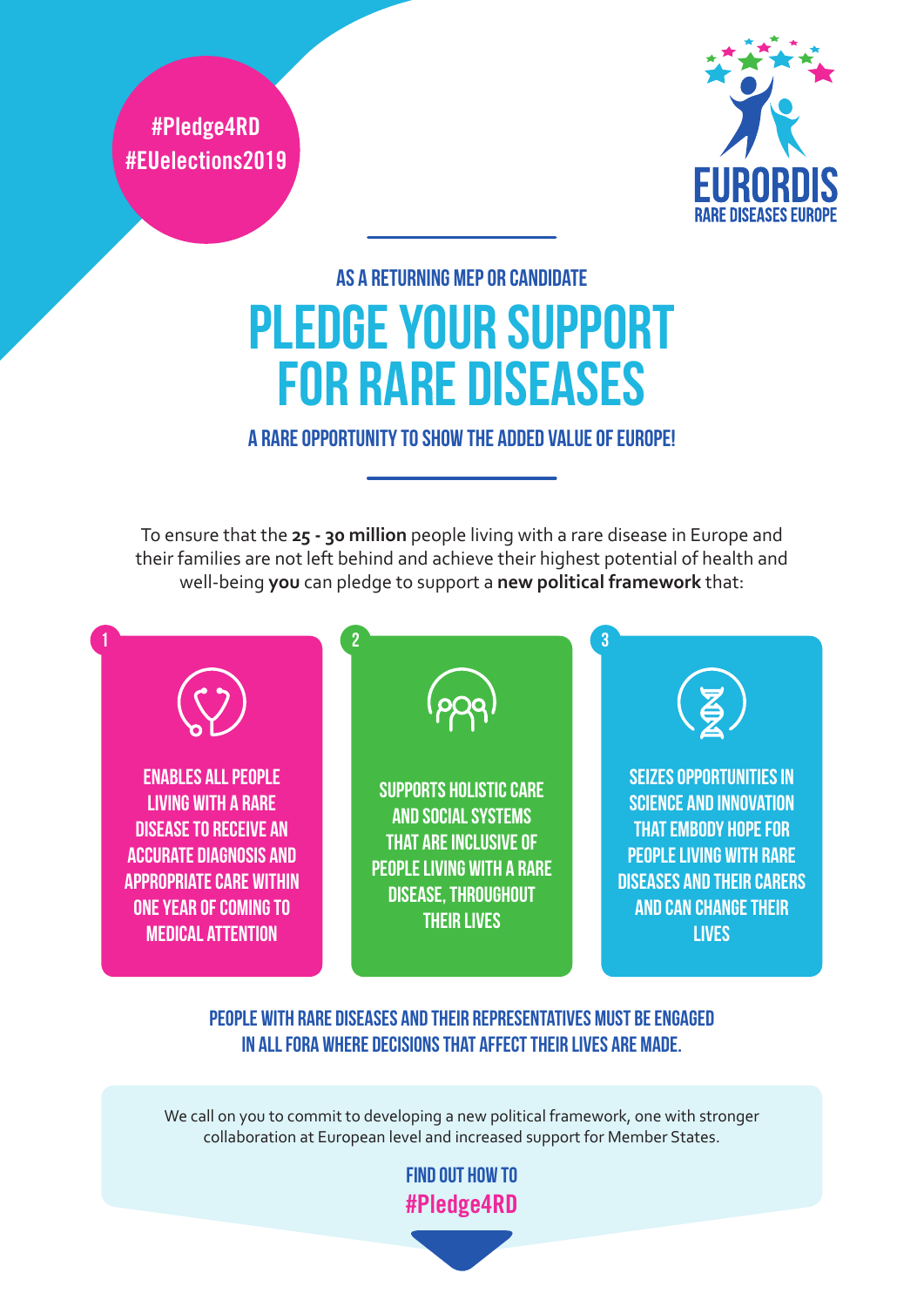## WHAT IS A RARE DISEASE?

Rare diseases affect **25-30 million people in the EU**, nearly 5% of the EU population, or the **population of Belgium and the Netherlands combined**. This estimate only increases when considering the carers, families and friends who need to support their loved ones.

**Rare is common:** Many people are affected by a rare disease or know someone who is.





Each one affects fewer than 1 in 2000 **PEOPLE** All together,





### WHAT IS AT **STAKE?**

Due to their low prevalence, little is known about most rare diseases. As a result, they are poorly diagnosed and their symptoms under-recognised in our healthcare and social systems.

Even when diagnosis is possible, the vast majority of rare diseases do not have a cure or even a treatment, and research to advance care and develop treatments is limited.

**Ultimately, the 25-30 million people living with rare diseases in the EU represent a significant group of citizens that need your support to be integrated into society.** 

### How Europe is addressing the challenge of rare diseases

The most effective strategies for rare diseases are cross-border and EU-wide. **Europe enables the rare disease community to create the critical mass of patients, experts, knowledge, guidelines and resources needed by coordinating and adding value to national efforts.**

Rare diseases are an area with high European added value, where coordinated EU action has borne fruit. Thanks to the collaborative engagement of European and national policy makers, people with rare diseases, their families and patient associations, the landscape has changed drastically during the last years. As a society, we have gone from near ignorance to the recognition of rare diseases as a public health priority in Europe.

## The added value

of Europe for rare diseases:

25 National Plans on rare diseases in 2018 compared to 4 in 2008

Many key European rare disease **RECOMMENDATIONS** and legislations

24 European Reference Networks for rare and complex diseases



funded

#### 154 orphan medicines

now on the market, 62 to be used in children, since 2000

## But there still is unfinished business...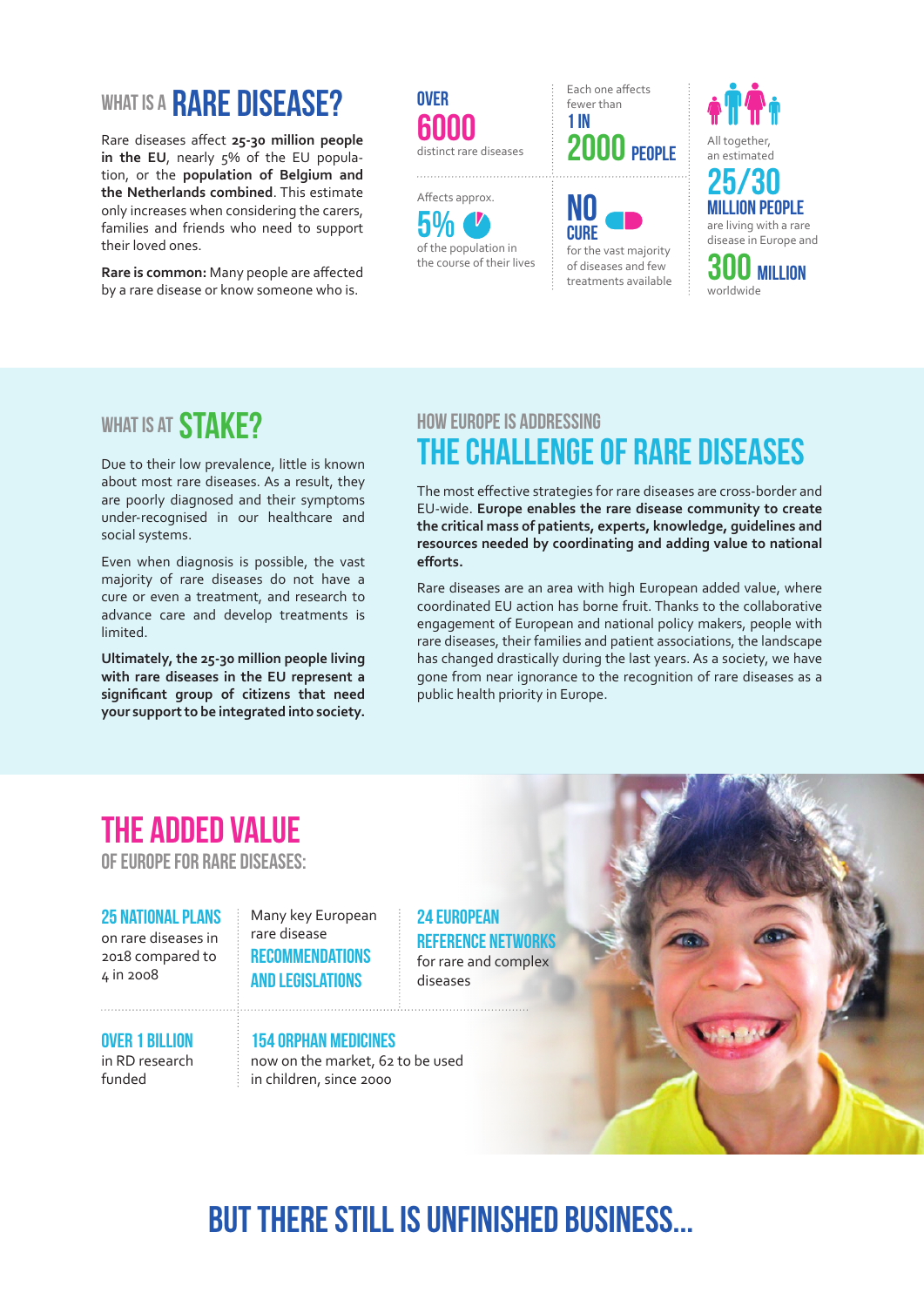## your #Pledge4RD

You have the **rare opportunity** to improve the lives of **millions of people living with a rare disease, their families and carers** through collective European action.

**To ensure that the 25-30 million people living with a rare disease in Europe, their families and carers, are not left behind and achieve their highest potential of health and well-being you can pledge to support a new political framework that:**



Enables all people living with a rare disease to receive an accurate diagnosis and appropriate care within one year of coming to medical **ATTENTION<sup>1</sup>** 

1

2

3

- Ensure access to timely and accurate **diagnosis** by increasing awareness and knowledge on rare diseases at the primary care level, expanding access to diagnostic tests and genetic counselling.
- Facilitate **universal access** to high quality rare disease **healthcare** and treatments.
- Promote classification and codification of rare diseases that can support better **recognition of rare diseases** and their integration into national healthcare systems.
- Decrease inequalities across EU countries and regions by promoting **cross-border sharing of expertise and data**, involving patient representatives at all levels and supporting cooperation among their organisations.
- Support initiatives promoting **equal access to therapies** for rare diseases through cross-border collaboration, including joint work to assess the value of advanced therapies.

Support holistic care and social systems that are inclusive of people living with a rare disease, throughout their **LIVES** 

- Secure renewed EU-level endorsement of comprehensive **national strategies for rare diseases** that are adequately funded and support the operations of centres of expertise for rare diseases.
- Establish **healthcare pathways** for patients that smoothly link primary care and laboratory resources to specialised centres and European Reference Networks (ERNs).
- Secure EU funding and support for **ERNs** and their **integration into national health systems** to enable them to fulfill the promise of delivering care for people with rare or complex diseases.
- **Bridge the gap between social and health care**, ensuring that people living with a rare disease and their family carers have access to integrated and multidisciplinary health and social care<sup>2</sup>.

Seizes opportunities in science and innovation that **EMBODY HOPE FOR** people living with rare diseases and their carers and can change their lives

- Continue support for **rare disease research** with increased EU and national funding to secure Europe's role in international research collaboration.
- **Pool resources** to optimise the use of funding, infrastructures and technological platforms that advance rare disease research, optimising public funding both at the EU and national levels.
- Guarantee European cooperation on **patient registries and data collection** in the context of ERNs, to maximise their potential, promote new standards of care and clinical guidelines.
- Prioritise research to address **unmet needs** in therapy development.
- Facilitate research and boost innovation of therapies and **cutting-edge technologies** that **empower** people affected by rare diseases and improve their **quality of life**.

To achieve all the above

**People with rare diseases and their representatives must participate in all fora where decisions that affect their lives are made and be engaged in a meaningful way.** 

#### **The organisations that represent them must be recognised and financially supported, so to maintain the role of patients as major drivers of change.**

1 In line with the vision of IRDiRC (International Consortium for Rare Disease Research) for 2017-2027.

<sup>&</sup>lt;sup>2</sup> In compliance with the European Pillar of Social Rights, the UN Sustainable Development Goals and the Convention on the Rights of People with Disabilities